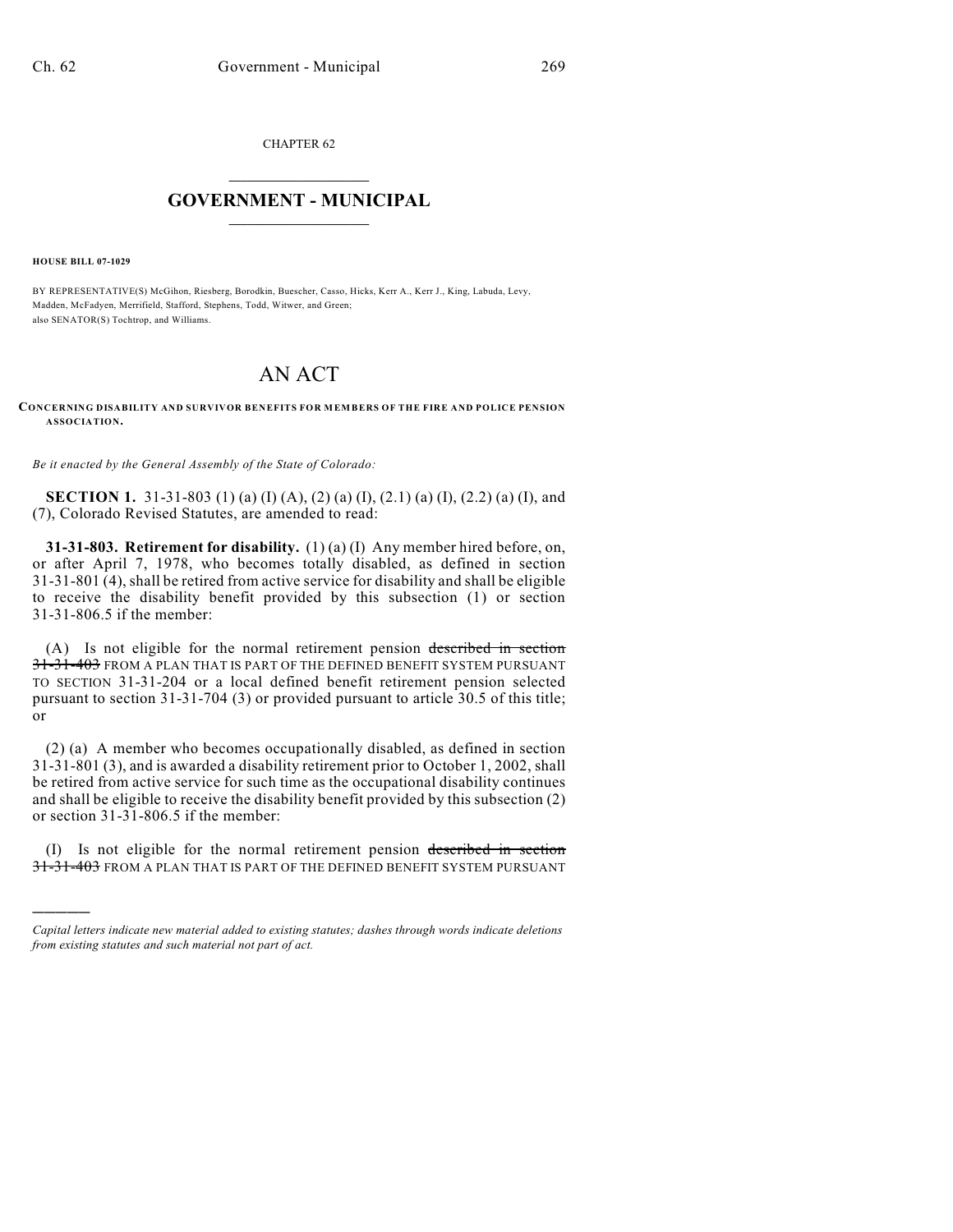TO SECTION 31-31-204 or a local defined benefit retirement pension selected pursuant to section 31-31-704 (3) or provided pursuant to article 30.5 of this title; or

(2.1) (a) A member who becomes permanently occupationally disabled, as defined in section 31-31-801 (3.2), shall be retired from active service for such time as the permanent occupational disability continues and shall be eligible to receive the disability benefit provided by this subsection (2.1) or section 31-31-806.5 if the member:

(I) Is not eligible for the normal retirement pension described in section 31-31-403 FROM A PLAN THAT IS PART OF THE DEFINED BENEFIT SYSTEM PURSUANT TO SECTION 31-31-204 or a local defined benefit retirement pension selected pursuant to section 31-31-704 (3) or provided pursuant to article 30.5 of this title; or

(2.2) (a) A member who becomes temporarily occupationally disabled, as defined in section 31-31-801 (3.4), shall be retired from active service for such time as the temporary occupational disability continues for a period up to five years from the date of original disablement and shall be eligible to receive the disability benefit provided by this subsection (2.2) or section 31-31-806.5 if the member:

(I) Is not eligible for the normal retirement pension described in section 31-31-403 FROM A PLAN THAT IS PART OF THE DEFINED BENEFIT SYSTEM PURSUANT TO SECTION 31-31-204 or a local defined benefit retirement pension selected pursuant to section 31-31-704 (3) or provided pursuant to article 30.5 of this title; or

(7) (a) The benefits payable under this section or section 31-31-806.5 to any member who is awarded an occupational disability prior to October 1, 2002, a total disability, or who is permanently occupationally disabled and who is also eligible to receive payments from the member's separate retirement account pursuant to section 31-31-406 or a similar provision in a local pension plan shall be reduced by an amount that is the actuarial equivalent of the benefits such member is eligible to receive from the separate retirement account, whether the benefits received from the account are paid on a periodic basis or in a lump sum.

(b) THE BENEFITS PAYABLE UNDER THIS SECTION OR SECTION 31-31-806.5 TO ANY MEMBER WHO IS AWARDED A TOTAL DISABILITY OR WHO IS PERMANENTLY OCCUPATIONALLY DISABLED AND WHO IS ALSO ELIGIBLE TO RECEIVE A DEFINED BENEFIT FROM A LOCAL PENSION PLAN SHALL BE REDUCED BY THE AMOUNT OF THE DEFINED BENEFIT.

**SECTION 2.** 31-31-804 (1) (a), Colorado Revised Statutes, is amended to read:

**31-31-804. Reduction of disability benefits - definitions.** (1) (a) If a member has any earned income other than that provided by an occupational disability benefit award under section 31-31-803 or 31-31-806.5 and, if applicable, a workers' compensation award that provides a total income greater than an amount equal to one hundred percent of the base salary provided to an active member of the same rank at which the member retired THE MEMBER'S INDEXED BASE SALARY, an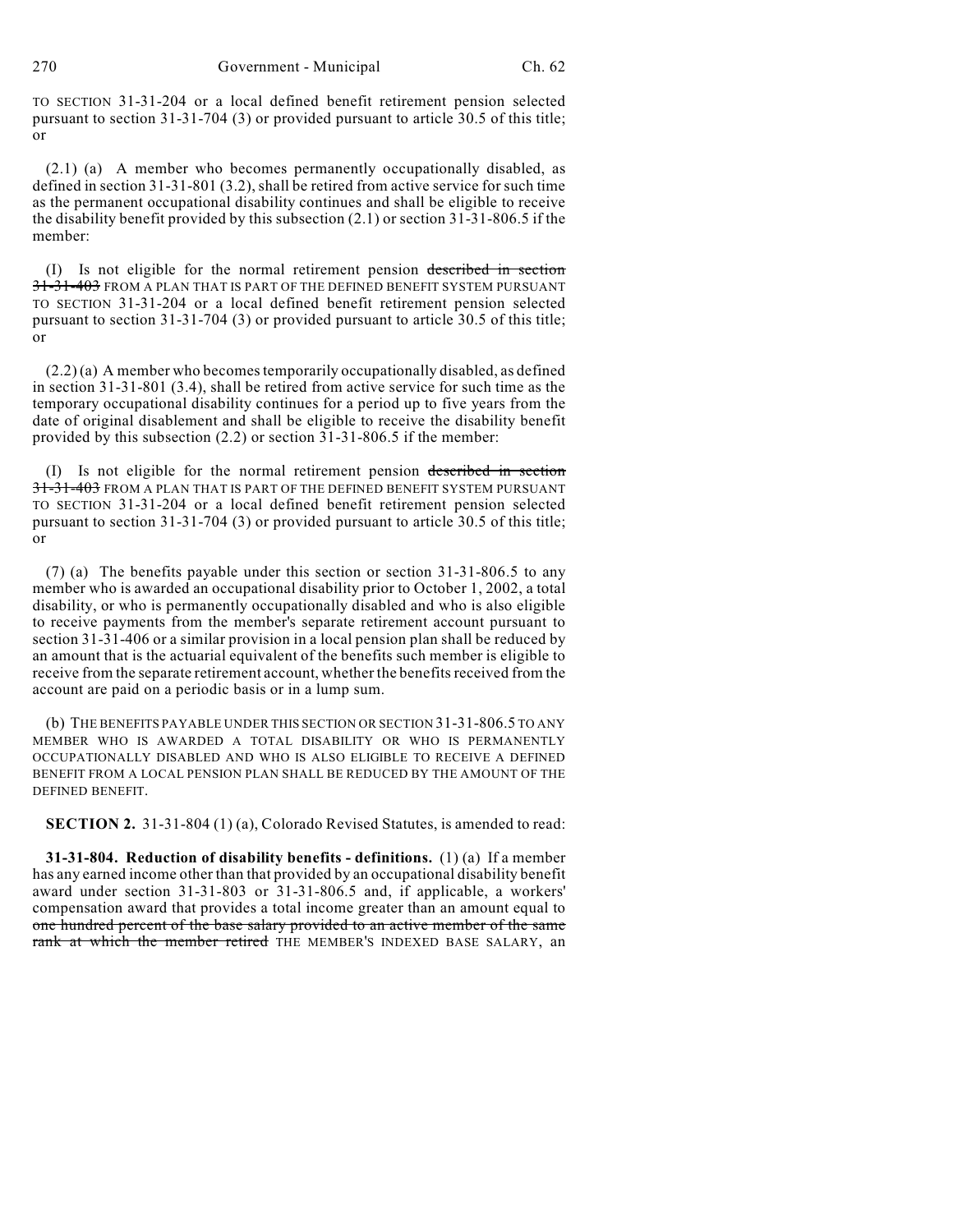occupational disability benefit shall be reduced by twenty-five percent of the additional earned income. The reduction shall be made for income earned up to and including the calendar year in which the member attains age fifty-five. In calculating total income for purposes of this paragraph (a), the amount includable with respect to money purchase plan benefits that a member is eligible to receive shall be the same amount as calculated pursuant to subsection (2) of this section. A MEMBER'S INDEXED SALARY FOR THE FIRST YEAR SHALL EQUAL THE MEMBER'S BASE SALARY AT THE DATE OF DISABILITY MULTIPLIED BY THE CONSUMER PRICE INDEX FRACTION. FOR EACH SUBSEQUENT YEAR, A MEMBER'S INDEXED SALARY SHALL EQUAL THE INDEXED SALARY FOR THE PREVIOUS YEAR MULTIPLIED BY THE CONSUMER PRICE INDEX FRACTION. THE CONSUMER PRICE INDEX FRACTION SHALL BE AS FOLLOWS: THE NUMERATOR SHALL BE THE AVERAGE OF THE CONSUMER PRICE INDEX FOR THE TWELVE MONTHS IN THE CALENDAR YEAR IMMEDIATELY PRECEDING THE EFFECTIVE DATE OF THE INDEXED BASE SALARY, AND THE DENOMINATOR SHALL BE THE AVERAGE OF THE CONSUMER PRICE INDEX FOR THE TWELVE MONTHS IN THE CALENDAR YEAR PRIOR TO THE TWELVE MONTHS USED IN THE NUMERATOR. FOR MEMBERS RECEIVING BENEFITS SUBJECT TO REDUCTIONS UNDER THIS SECTION PRIOR TO JANUARY 1, 2008, THE LAST PREVIOUS SALARY BASED ON RANK USED TO MAKE THE CALCULATION UNDER THIS PARAGRAPH (a) SHALL BE USED IN THE FIRST YEAR AS THE MEMBER'S BASE SALARY. IN NO EVENT SHALL THE INDEXED BASE SALARY BE REDUCED BELOW THE PREVIOUS YEAR'S INDEXED BASE SALARY. AS USED IN THIS PARAGRAPH (a), "CONSUMER PRICE INDEX" MEANS THE NATIONAL CONSUMER PRICE INDEX FOR URBAN WAGE EARNERS AND CLERICAL WORKERS PREPARED BY THE UNITED STATES DEPARTMENT OF LABOR.

**SECTION 3.** 31-31-807 (1) (a) (II) (A), Colorado Revised Statutes, is amended to read:

**31-31-807. Death of member - survivor benefits.** (1) (a) If a member dies while in active service or while on temporary occupational disability under section 31-31-803 (2.2) and leaves a surviving spouse or dependent children, or both, one of the survivor benefits described in paragraph (b) of this subsection (1) shall be paid if the member:

(II) (A) Is not eligible for the normal retirement pension described in section 31-31-403 FROM A PLAN THAT IS PART OF THE DEFINED BENEFIT SYSTEM PURSUANT TO SECTION 31-31-204 or a local defined benefit retirement pension selected pursuant to section  $31-31-704$  SECTION 31-31-704 (3); or

**SECTION 4.** 31-31-807.5 (1) (a) (II) (A) and (1.5) (a) (II), Colorado Revised Statutes, are amended to read:

**31-31-807.5. Death of member - line-of-duty - survivor benefits.** (1) (a) If a member dies while in active service as the direct and proximate result of a personal injury sustained while performing official duties or as a result of an occupational disease arising out of and in the course of the member's employment, and if such member qualifies for line-of-duty status under section 101 (h) of the federal "Internal Revenue Code of 1986", as amended, and leaves a surviving spouse or dependent children, or both, one of the survivor benefits described in either paragraph (b) or (c) of this subsection (1) shall be paid if the member: